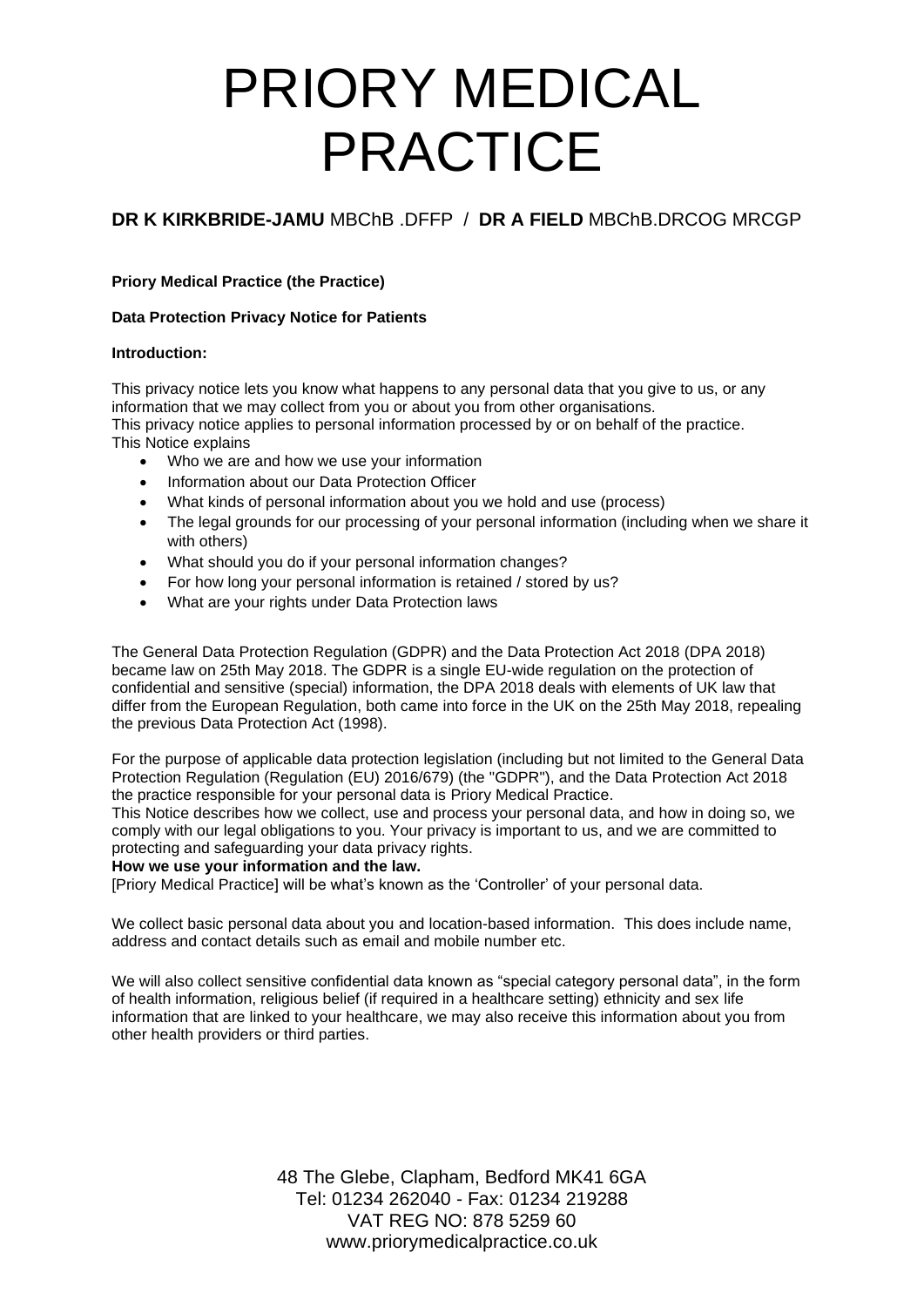# **DR K KIRKBRIDE-JAMU** MBChB .DFFP / **DR A FIELD** MBChB.DRCOG MRCGP

## **Why do we need your information?**

The health care professionals who provide you with care maintain records about your health and any treatment or care you have received previously. These records help to provide you with the best possible healthcare and treatment.

NHS health records may be electronic, paper-based or a mixture of both. We use a combination of working practices and technology to ensure that your information is kept confidential and secure. Records about you may include the following information;

- Details about you, such as your address, your carer or legal representative and emergency contact details.
- Any contact the surgery has had with you, such as appointments, clinic visits, emergency appointments.
- Notes and reports about your health.
- Details about your treatment and care.
- Results of investigations such as laboratory tests, x-rays etc.
- Relevant information from other health professionals, relatives or those who care for you.
- Contact details (including email address, mobile telephone number and home telephone number)

To ensure you receive the best possible care, your records are used to facilitate the care you receive, including contacting you. Information held about you may be used to help protect the health of the public and to help us manage the NHS and the services we provide. Limited information may be used within the GP practice for clinical audit to monitor the quality of the service we provided.

### **How do we lawfully use your data?**

We need your personal, sensitive and confidential data in order to provide you with healthcare services as a General Practice, under the General Data Protection Regulation we will be lawfully using your information in accordance with: -

Article 6, e) processing is necessary for the performance of a task carried out in the public interest or in the exercise of official authority vested in the controller;"

Article 9, (h) processing is necessary for the purposes of preventive or occupational medicine, for the assessment of the working capacity of the employee, medical diagnosis, the provision of health or social care or treatment or the management of health or social care systems

This Privacy Notice applies to the personal data of our patients and the data you have given us about your carers/family members.

We use your personal and healthcare information in the following ways:

- when we need to speak to, or contact other doctors, consultants, nurses or any other medical/healthcare professional or organisation during the course of your diagnosis or treatment or on going healthcare;
- when we are required by law to hand over your information to any other organisation, such as the police, by court order, solicitors, or immigration enforcement.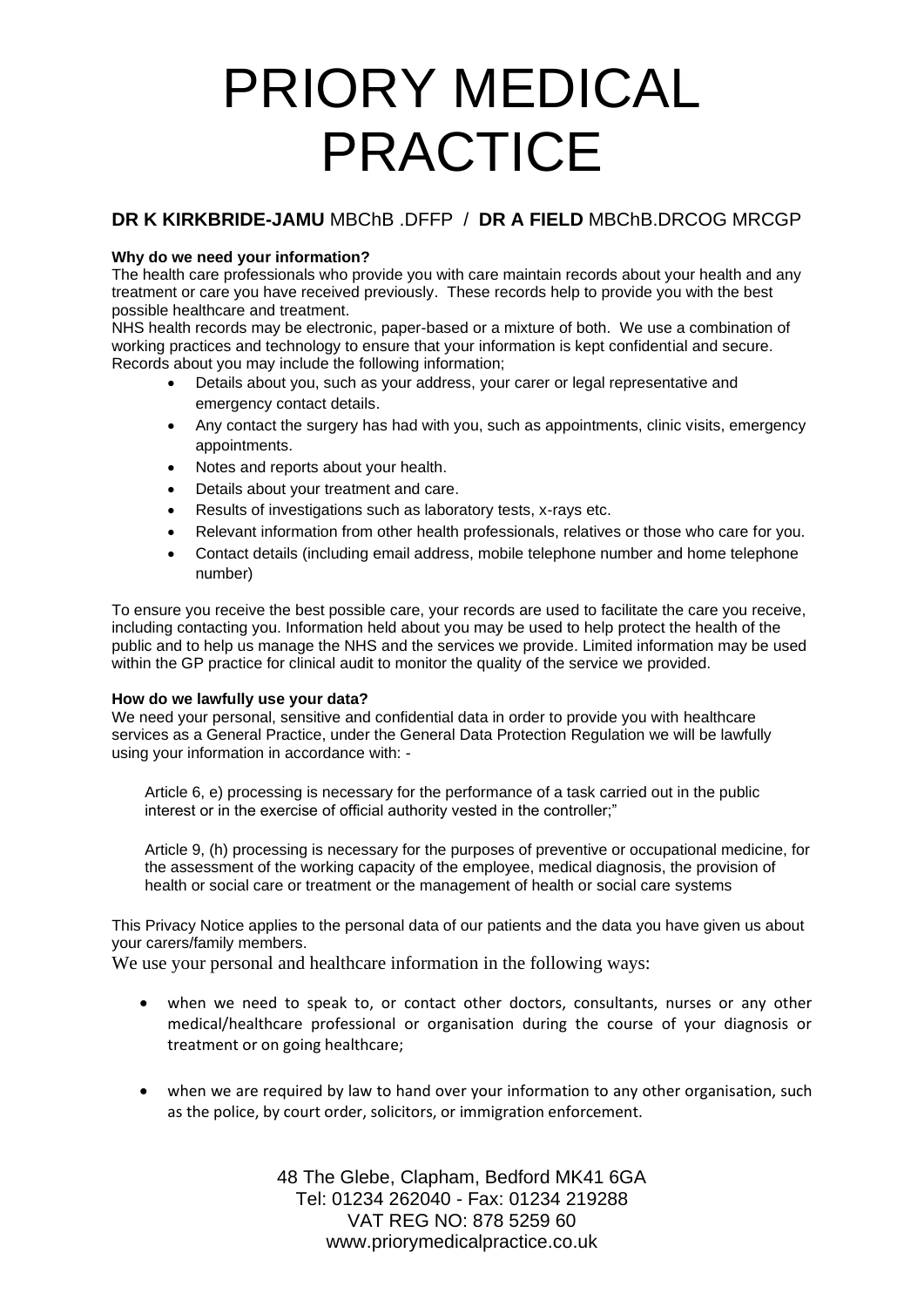# **DR K KIRKBRIDE-JAMU** MBChB .DFFP / **DR A FIELD** MBChB.DRCOG MRCGP

We will never pass on your personal information to anyone else who does not need it, or has no right to it, unless you give us consent to do so.

## Legal justification for collecting and using your information

The law says we need a legal basis to handle your personal and healthcare information. **Contract:** We have a contract with NHS England to deliver healthcare services to you. This contract provides that we are under a legal obligation to ensure that we deliver medical and healthcare services to the public.

**Consent:** Sometimes we also rely on the fact that you give us consent to use your personal and healthcare information so that we can take care of your healthcare needs.

Please note that you have the right to withdraw consent at any time if you no longer wish to receive services from us.

**Necessary care**: Providing you with the appropriate healthcare, where necessary. The Law refers to this as 'protecting your vital interests' where you may be in a position not to be able to consent.

Law: Sometimes the law obliges us to provide your information to an organisation (see above).

## Special categories

The law states that personal information about your health falls into a special category of information because it is very sensitive. Reasons that may entitle us to use and process your information may be as follows:

**Public Interest**: Where we may need to handle your personal information when it is considered to be in the public interest. For example, when there is an outbreak of a specific disease and we need to contact you for treatment, or we need to pass your information to relevant organisations to ensure you receive advice and/or treatment

**Consent**: When you have given us consent

**Vital Interest**: If you are incapable of giving consent, and we have to use your information to protect your vital interests (eg if you have had an accident and you need emergency treatment)

**Defending a claim**: If we need your information to defend a legal claim against us by you, or by another party

**Providing you with medical care**: Where we need your information to provide you with medical and healthcare services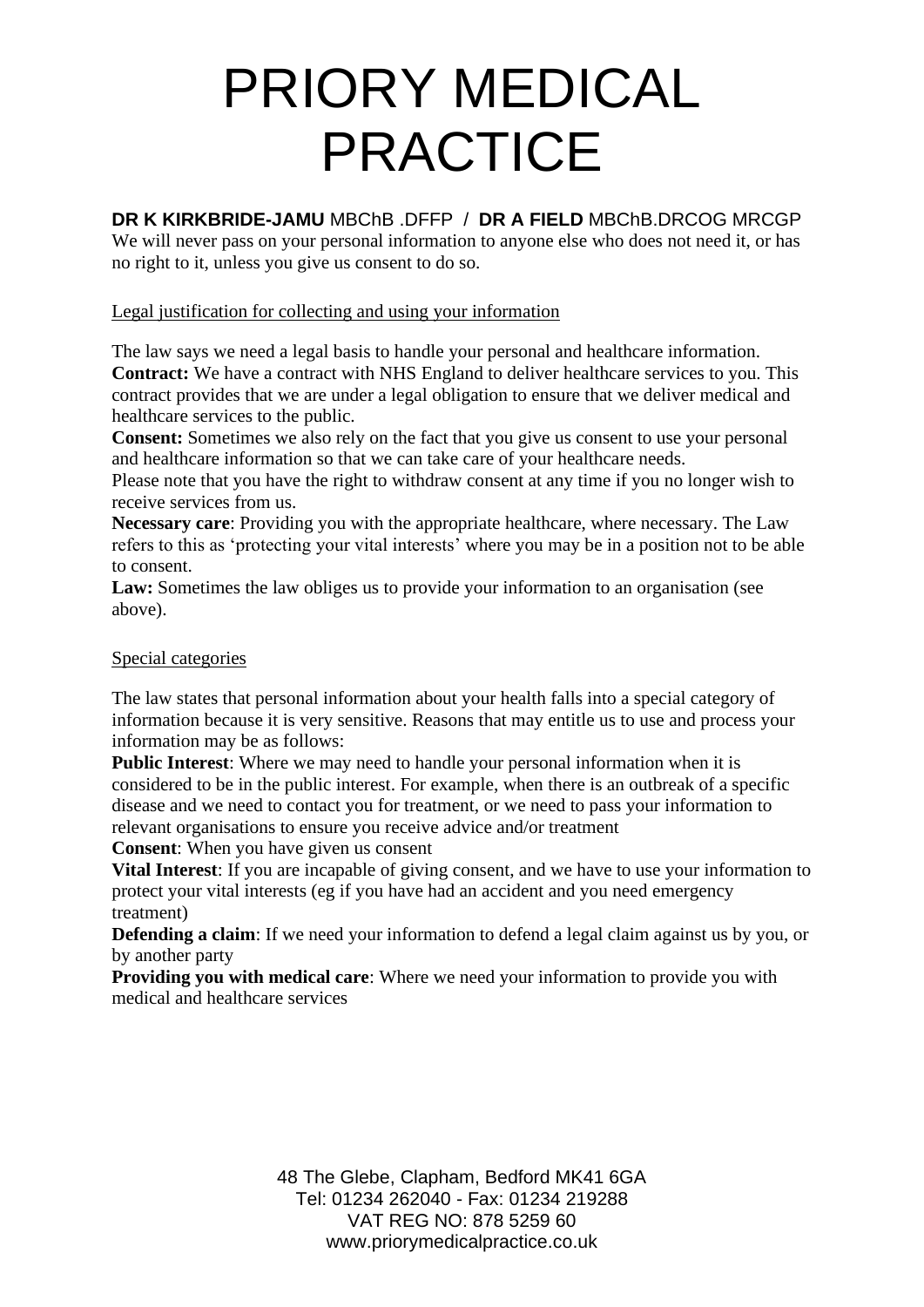# **DR K KIRKBRIDE-JAMU** MBChB .DFFP / **DR A FIELD** MBChB.DRCOG MRCGP

## **Risk Stratification**

Risk stratification data tools are increasingly being used in the NHS to help determine a person's risk of suffering a condition, preventing an unplanned or (re)admission and identifying a need for preventive intervention. Information about you is collected from several sources including NHS Trusts and from this GP Practice. The identifying parts of your data are removed, analysis of your data is undertaken, and a risk score is then determined. This is then provided back to your GP as data controller in an identifiable form. Risk stratification enables your GP to focus on preventing ill health and not just the treatment of sickness. If necessary, your GP may be able to offer you additional services. Please note that you have the right to opt out of your data being used in this way in most circumstances, please contact the practice for further information about opt out. Individual Risk Management at a GP practice level however is deemed to be part of your individual healthcare and is covered by our legal powers above.

## **Anonymised information**

Sometimes we may provide information about you in an anonymised form. Such information is used analyse population- level heath issues, and helps the NHS to plan better services. If we share information for these purposes, then none of the information will identify you as an individual and cannot be traced back to you.

### **Medicines Management**

The Practice may conduct Medicines Management Reviews of medications prescribed to its patients. This service performs a review of prescribed medications to ensure patients receive the most appropriate, up to date and cost-effective treatments. The reviews are carried out by the CCGs Medicines Management Team under a Data Processing contract with the Practice.

## **GP Connect Service**

The GP Connect service allows authorised clinical staff at NHS 111 to seamlessly access our practice's clinical system and book directly on behalf of a patient. This means that should you call NHS 111 and the clinician believes you need an appointment with your GP Practice, the clinician will access available appointment slots only (through GP Connect) and book you in. This will save you time as you will not need to contact the practice direct for an appointment. The practice will not be sharing any of your data and the practice will only allow NHS 111 to see available appointment slots. They will not even have access to your record. However, NHS 111 will share any relevant data with us, but you will be made aware of this. This will help your GP in knowing what treatment / service / help you may require. Please note if you no longer require the appointment or need to change the date and time for

any reason you will need to speak to one of our reception staff and not NHS 111.

## **Patient Communication**

Because we are obliged to protect any confidential information we hold about you and we take this very seriously, it is imperative that you let us know immediately if you change any of your contact details.

We may contact you using SMS texting to your mobile phone in the event that we need to notify you about appointments and other services that we provide to you involving your direct care, therefore you must ensure that we have your up to date details. This is to ensure we are sure we are actually contacting you and not another person. As this is operated on an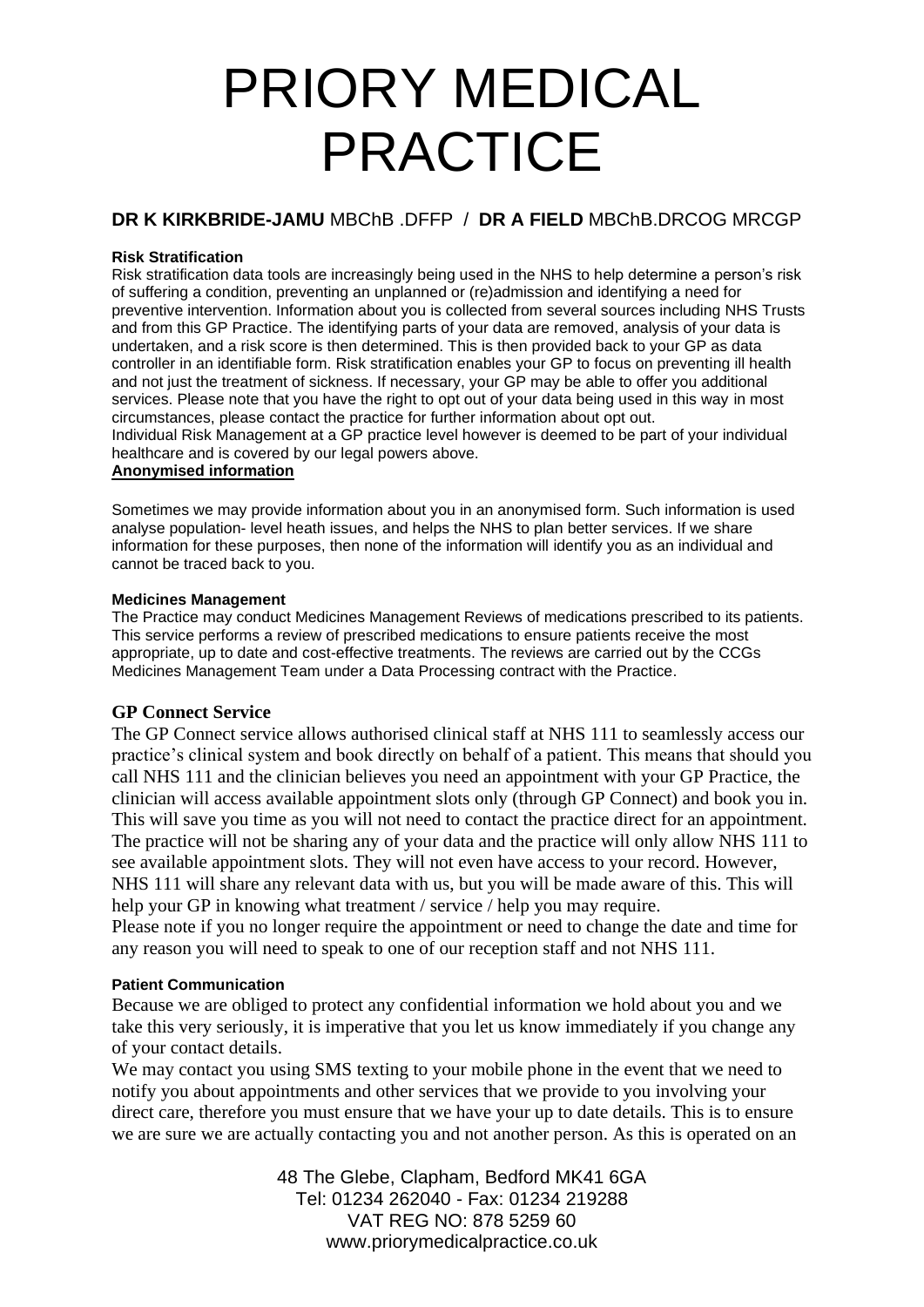# **DR K KIRKBRIDE-JAMU** MBChB .DFFP / **DR A FIELD** MBChB.DRCOG MRCGP

'opt out' basis we will assume that you give us permission to contact you via SMS if you have provided us with your mobile telephone number. Please let us know if you wish to opt

out of this SMS service. We may also contact you using the email address you have provided to us. Please ensure that we have your up to date details.

There may be occasions where authorised research facilities would like you to take part in research. Your contact details may be used to invite you to receive further information about such research opportunities.

## **Safeguarding**

The Practice is dedicated to ensuring that the principles and duties of safeguarding adults and children are holistically, consistently and conscientiously applied with the wellbeing of all, at the heart of what we do.

Our legal basis for processing For the General Data Protection Regulation (GDPR) purposes is: -

Article 6(1)(e) '…exercise of official authority…'.

For the processing of special categories data, the basis is: -

Article 9(2)(b) – 'processing is necessary for the purposes of carrying out the obligations and exercising specific rights of the controller or of the data subject in the field of employment and social security and social protection law…'

## **Research**

Clinical Practice Research Datalink (CPRD) collects de-identified patient data from a network of GP practices across the UK. Primary care data are linked to a range of other health related data to provide a longitudinal, representative UK population health dataset. You can opt out of your information being used for research purposes at any time (see below), full details can be found here: -

[www.cprd.com/transparency-information](http://www.cprd.com/transparency-information)

## **The legal bases for processing this information**

CPRD do not hold or process personal data on patients; however, NHS Digital (formally the Health and Social Care Centre) may process 'personal data' for us as an accredited 'safe haven' or 'trusted third-party' within the NHS when linking GP data with data from other sources. The legal bases for processing this data are:

- Medicines and medical device monitoring: Article  $6(e)$  and Article  $9(2)(i)$  public interest in the area of public health
- Medical research and statistics: Article 6(e) and Article 9(2)(j) public interest and scientific research purposes

Any data CPRD hold or pass on to bona fide researchers, except for clinical research studies, will have been anonymised in accordance with the Information Commissioner's Office Anonymisation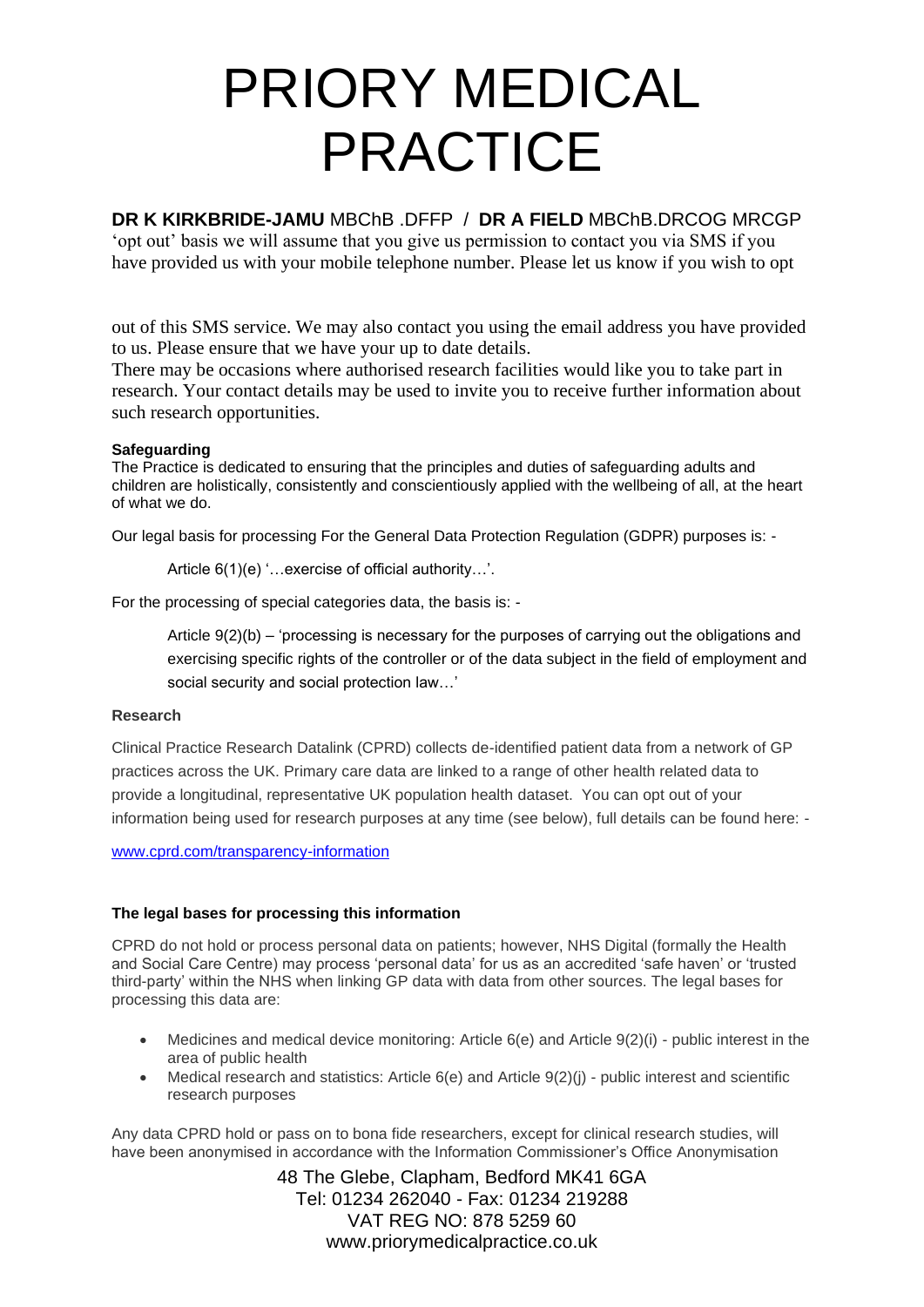## **DR K KIRKBRIDE-JAMU** MBChB .DFFP / **DR A FIELD** MBChB.DRCOG MRCGP

Code of Practice. We will hold data indefinitely for the benefit of future research, but studies will normally only hold the data we release to them for twelve months.

## **Categories of personal data**

The data collected by Practice staff in the event of a safeguarding situation will be as much personal information as is possible that is necessary to obtain in order to handle the situation. In addition to some basic demographic and contact details, we will also process details of what the safeguarding concern is. This is likely to be special category information (such as health information).

## **Sources of the data**

The Practice will either receive or collect information when someone contacts the organisation with safeguarding concerns, or we believe there may be safeguarding concerns and make enquiries to relevant providers.

## **Recipients of personal data**

The information is used by the Practice when handling a safeguarding incident or concern. We may share information accordingly to ensure duty of care and investigation as required with other partners such as local authorities, the police or healthcare professionals (i.e. their GP or mental health team).

## **Third party processors**

In order to deliver the best possible service, the practice will share data (where required) with other NHS bodies such as other GP practices and hospitals. In addition, the practice will use carefully selected third party service providers. When we use a third party service provider to process data on our behalf then we will always have an appropriate agreement in place to ensure that they keep the data secure, that they do not use or share information other than in accordance with our instructions and that they are operating appropriately. Examples of functions that may be carried out by third parties include:

• Companies that provide IT services & support, including our core clinical systems; systems which manage patient facing services (such as our website and service accessible through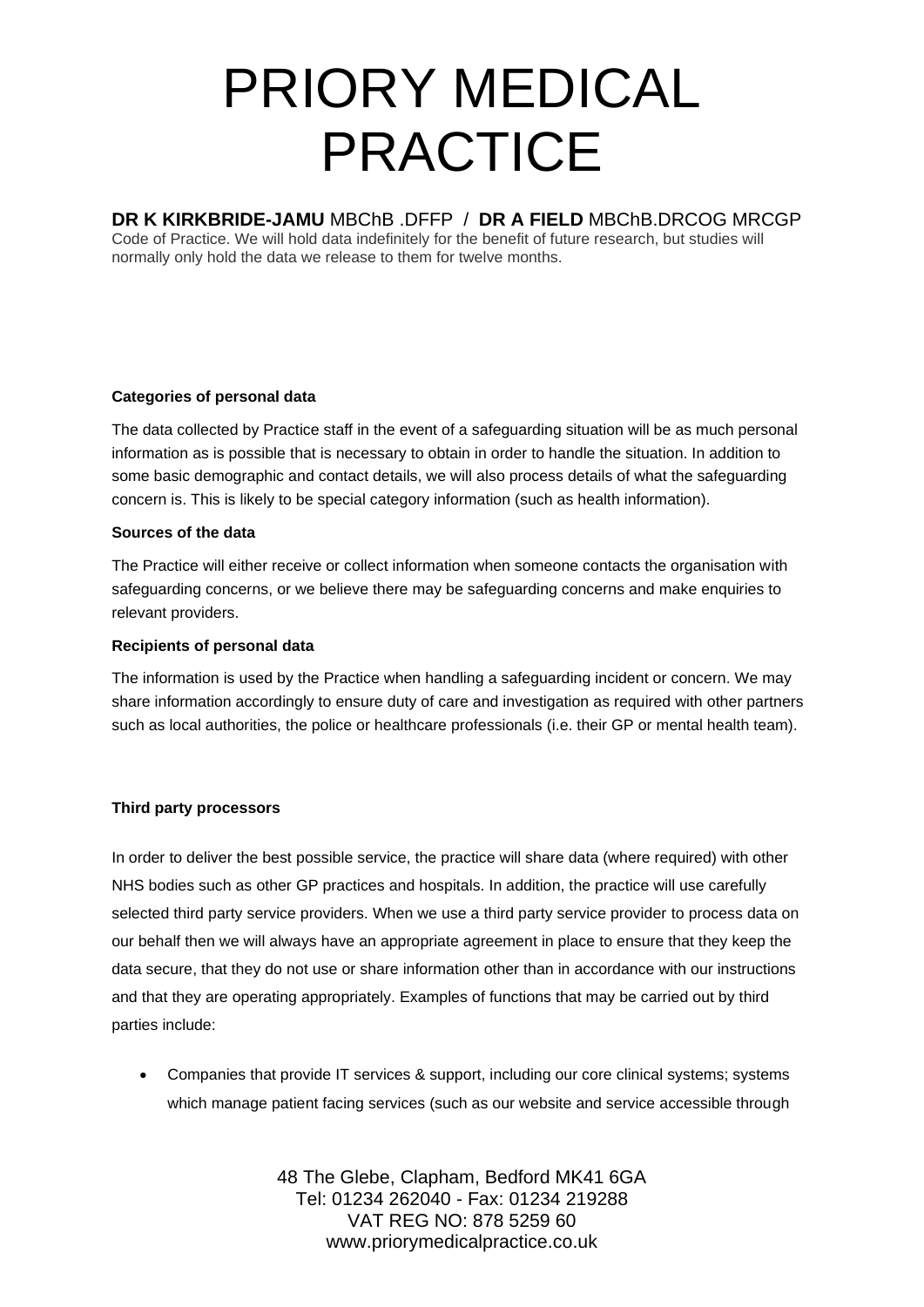# **DR K KIRKBRIDE-JAMU** MBChB .DFFP / **DR A FIELD** MBChB.DRCOG MRCGP

the same); data hosting service providers; systems which facilitate appointment bookings or electronic prescription services; document management services etc.

- Delivery services (for example if we were to arrange for delivery of any medicines to you).
- Payment providers (if for example you were paying for a prescription or a service such as travel vaccinations).

Further details regarding specific third-party processors can be supplied on request to the Data Protection Officer as below.

## **How do we maintain the confidentiality of your records?**

We are committed to protecting your privacy and will only use information collected lawfully in accordance with:

- Data Protection Act 2018
- The General Data Protection Regulations 2016
- Human Rights Act 1998
- Common Law Duty of Confidentiality
- Health and Social Care Act 2012
- NHS Codes of Confidentiality, Information Security and Records Management
- Information: To Share or Not to Share Review

Every member of staff who works for an NHS organisation has a legal obligation to keep information about you confidential.

We will only ever use or pass on information about you if others involved in your care have a genuine need for it. We will not disclose your information to any third party without your permission unless there are exceptional circumstances (i.e. life or death situations), where the law requires information to be passed on and / or in accordance with the information sharing principle following Dame Fiona Caldicott's information sharing review (Information to share or not to share) where "The duty to share information can be as important as the duty to protect patient confidentiality." This means that health and social care professionals should have the confidence to share information in the best interests of their patients within the framework set out by the Caldicott principles.

Our practice policy is to respect the privacy of our patients, their families and our staff and to maintain compliance with the General Data Protection Regulation (GDPR) and all UK specific Data Protection Requirements. Our policy is to ensure all personal data related to our patients will be protected.

All employees and sub-contractors engaged by our practice are asked to sign a confidentiality agreement. The practice will, if required, sign a separate confidentiality agreement if the client deems it necessary. If a sub-contractor acts as a data processor for Priory Medical Practice an appropriate contract (art 24-28) will be established for the processing of your information.

In certain circumstances you may have the right to withdraw your consent to the processing of data. Please contact the Data Protection Officer in writing if you wish to withdraw your consent. If some circumstances we may need to store your data after your consent has been withdrawn to comply with a legislative requirement.

Some of this information will be held centrally and used for statistical purposes. Where we do this, we take strict measures to ensure that individual patients cannot be identified. Sometimes your information may be requested to be used for research purposes – the surgery will always gain your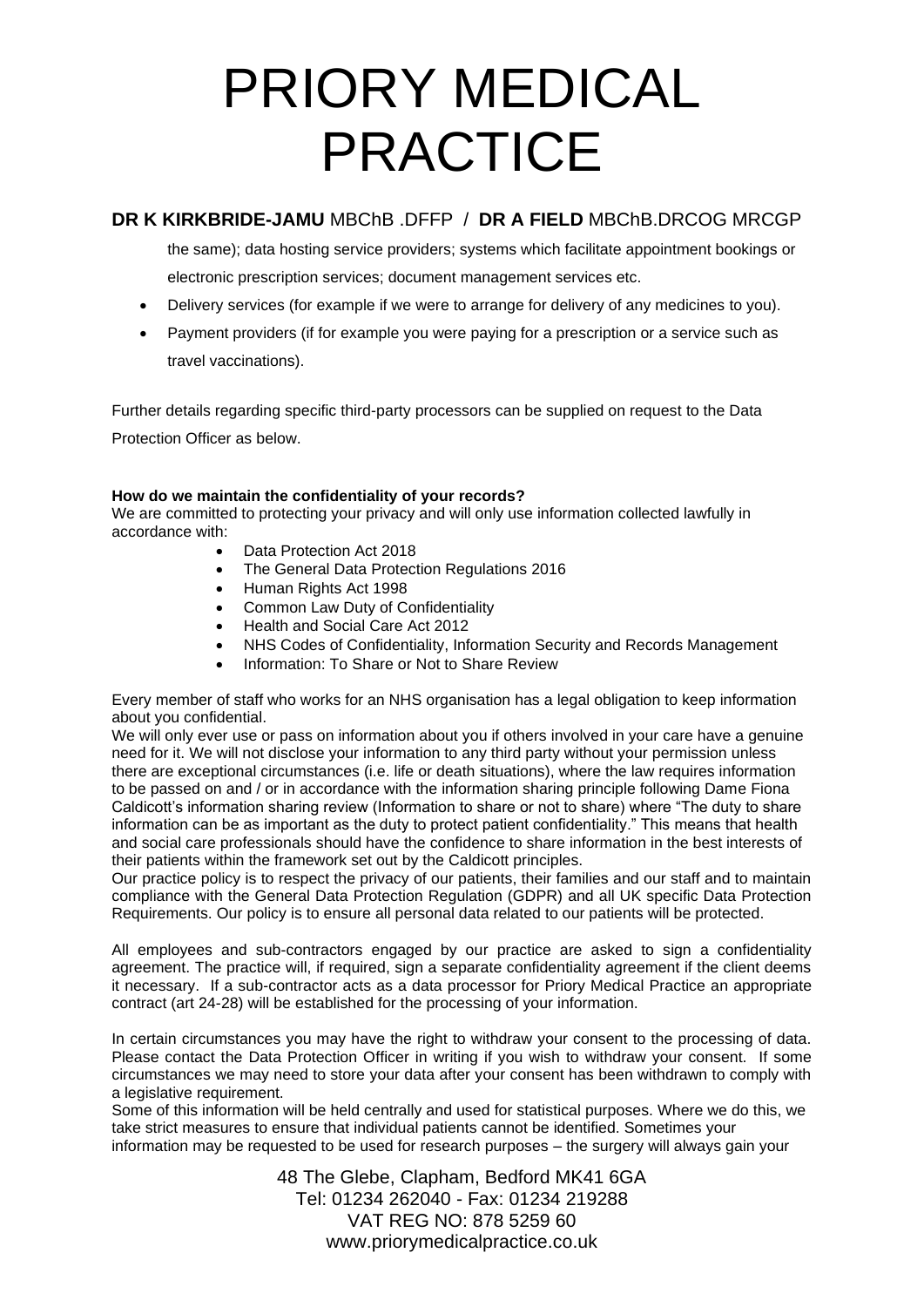## **DR K KIRKBRIDE-JAMU** MBChB .DFFP / **DR A FIELD** MBChB.DRCOG MRCGP

consent before releasing the information for this purpose in an identifiable format. In some circumstances you can Opt-out of the surgery sharing any of your information for research purposes. **With your consent we would also like to use your information** 

There are times that we may want to use your information to contact you or offer you services, not directly about your healthcare, in these instances we will always gain your consent to contact you. We would however like to use your name, contact details and email address to inform you of other services that may benefit you. We will only do this with your consent. There may be occasions where authorised research facilities would like you to take part on innovations, research, improving services or identifying trends, you will be asked to opt into such programmes if you are happy to do so.

At any stage where we would like to use your data for anything other than the specified purposes and where there is no lawful requirement for us to share or process your data, we will ensure that you have the ability to consent and opt out prior to any data processing taking place. This information is not shared with third parties or used for any marketing and you can unsubscribe at any time via phone, email or by informing the practice DPO as below.

## **National Opt-Out Facility**

### **You can choose whether your confidential patient information is used for research and planning.**

### **Who can use your confidential patient information for research and planning?**

It is used by the NHS, local authorities, university and hospital researchers, medical colleges and pharmaceutical companies researching new treatments.

### **Making your data opt-out choice**

You can choose to opt out of sharing your confidential patient information for research and planning. There may still be times when your confidential patient information is used: for example, during an epidemic where there might be a risk to you or to other people's health. You can also still consent to take part in a specific research project.

### **Will choosing this opt-out affect your care and treatment?**

No, your confidential patient information will still be used for your individual care. Choosing to opt out will not affect your care and treatment. You will still be invited for screening services, such as screenings for bowel cancer.

### **What should you do next?**

You do not need to do anything if you are happy about how your confidential patient information is used.

If you do not want your confidential patient information to be used for research and planning, you can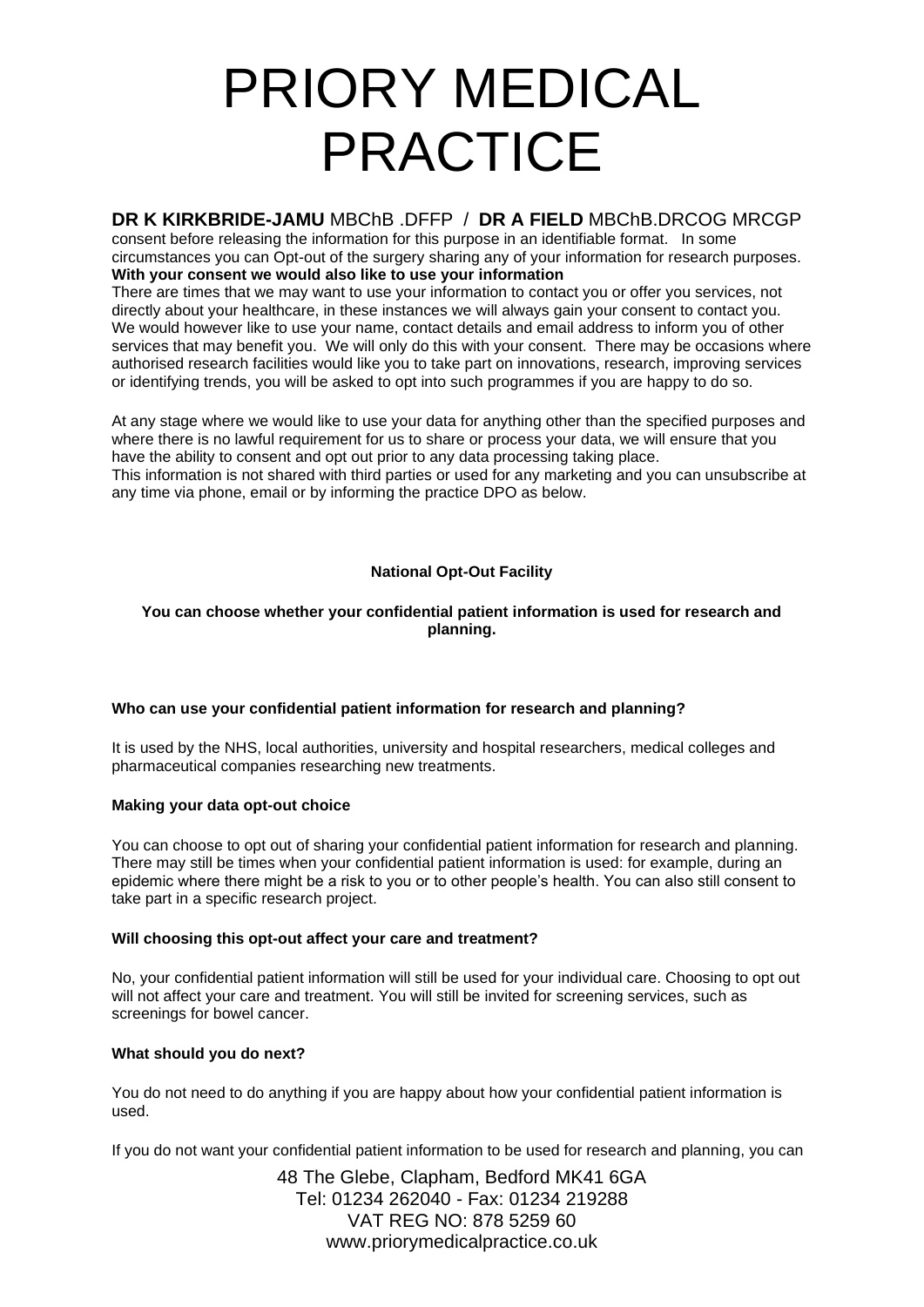**DR K KIRKBRIDE-JAMU** MBChB .DFFP / **DR A FIELD** MBChB.DRCOG MRCGP choose to opt out securely online or through a telephone service.

#### **You can change your choice at any time. To find out more or to make your choice visit nhs.uk/your-nhs-data-matters or call 0300 303 5678**

# NHS Digital Data Collection from the Practice

The NHS needs data about the patients it treats to plan and deliver its services and to ensure that care and treatment provided is safe and effective. The General Practice Data for Planning and Research data collection will help the NHS to improve health and care services for everyone by collecting patient data that can be used to do this. For example patient data can help the NHS to:

- monitor the long-term safety and effectiveness of care
- plan how to deliver better health and care services
- prevent the spread of infectious diseases
- identify new treatments and medicines through health research

GP practices already share patient data for these purposes, but this new data collection will be more efficient and effective.

This means that GPs can get on with looking after their patients, and NHS Digital can provide controlled access to patient data to the NHS and other organisations who need to use it, to improve health and care for everyone.

Contributing to research projects will benefit us all as better and safer treatments are introduced more quickly and effectively without compromising your privacy and confidentiality.

NHS Digital has engaged with the [British Medical Association \(BMA\),](http://www.bma.org.uk/) [Royal College of GPs](http://www.rcgp.org.uk/)  [\(RCGP\)](http://www.rcgp.org.uk/) and the [National Data Guardian \(NDG\)](http://www.gov.uk/government/organisations/national-data-guardian) to ensure relevant safeguards are in place for patients and GP practices.

### NHS Digital purposes for processing patient data

Patient data from GP medical records kept by GP practices in England is used every day to improve health, care and services through planning and research, helping to find better treatments and improve patient care. The NHS is introducing an improved way to share this information - called the General Practice Data for Planning and Research data collection.

NHS Digital will collect, analyse, publish and share this patient data to improve health and care services for everyone. This includes:

- informing and developing health and social care policy
- planning and commissioning health and care services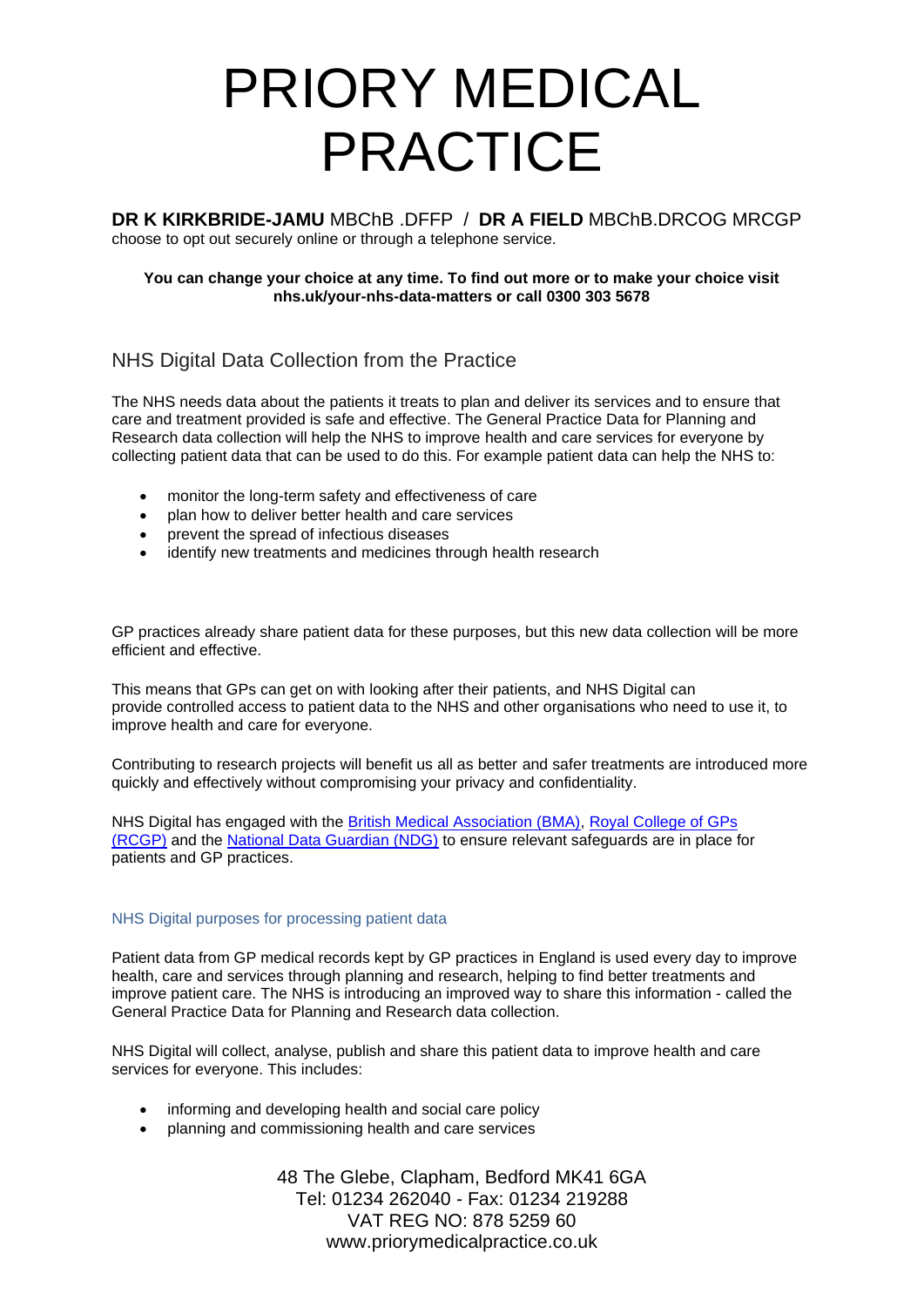## **DR K KIRKBRIDE-JAMU** MBChB .DFFP / **DR A FIELD** MBChB.DRCOG MRCGP

- taking steps to protect public health (including managing and monitoring the coronavirus pandemic)
- in exceptional circumstances, providing you with individual care
- enabling healthcare and scientific research

Any data that NHS Digital collects will only be used for health and care purposes. It is never shared with marketing or insurance companies.

#### What patient data NHS Digital collect

This collection will start from 1 September 2021. Patient data will be collected from GP medical records about:

- any living patient registered at a GP practice in England when the collection started this includes children and adults
- any patient who died after the data collection started, and was previously registered at a GP practice in England when the data collection started

We will not collect your name or where you live. Any other data that could directly identify you, for example NHS number, General Practice Local Patient Number, full postcode and date of birth, is replaced with unique codes which are produced by de-identification software before the data is shared with NHS Digital.

This process is called pseudonymisation and means that no one will be able to directly identify you in the data. The diagram below helps to explain what this means. Using the terms in the diagram, the data we collect would be described as de-personalised.



Image provided by Understanding Patient Data [under licence.](https://creativecommons.org/licenses/by/2.0/)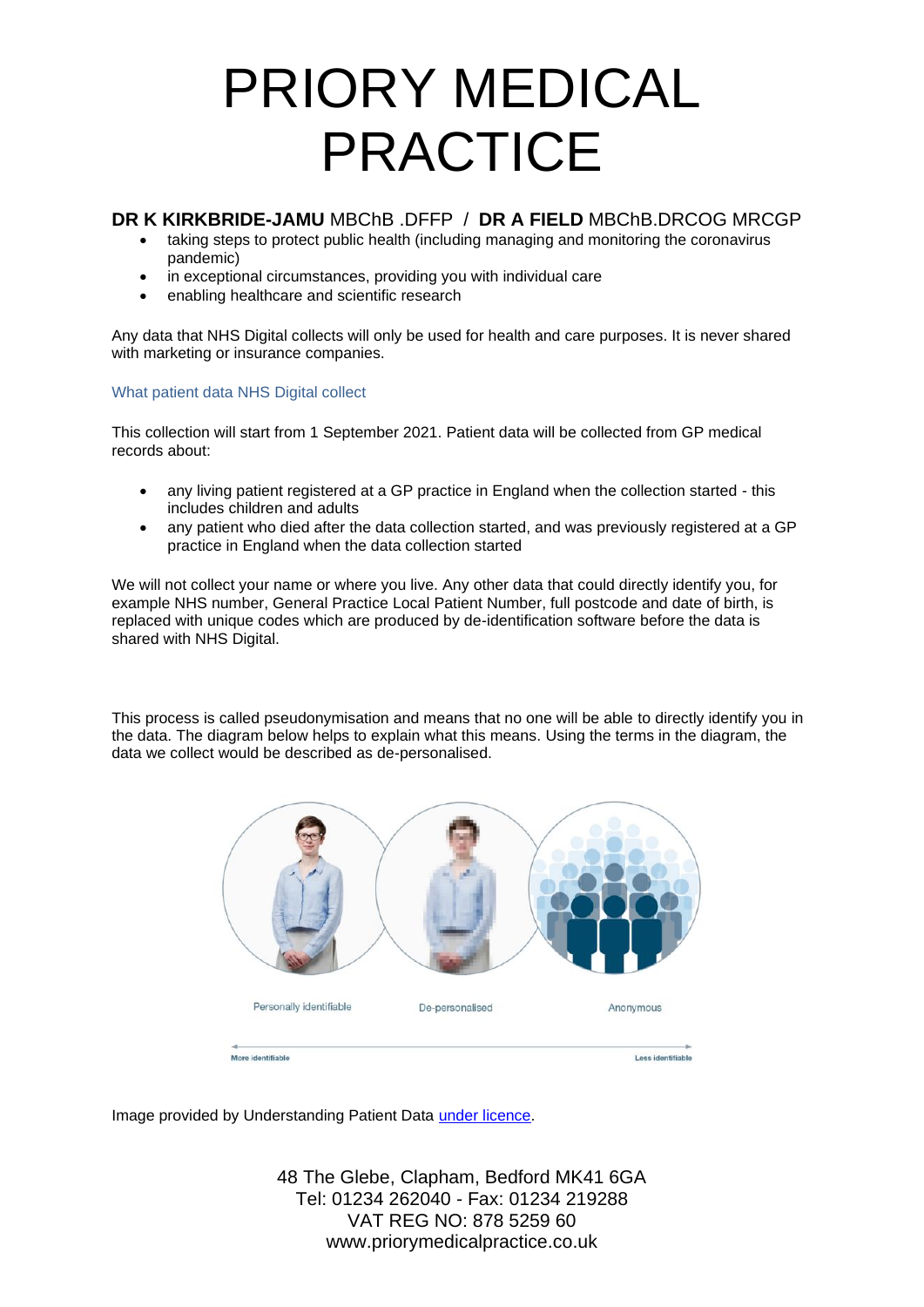## **DR K KIRKBRIDE-JAMU** MBChB .DFFP / **DR A FIELD** MBChB.DRCOG MRCGP

NHS Digital will be able to use the same software to convert the unique codes back to data that could directly identify you in certain circumstances, and where there is a valid legal reason. Only NHS Digital has the ability to do this. This would mean that the data became personally identifiable data in the diagram above. An example would be where you consent to your identifiable data being shared with a research project or clinical trial in which you are participating, as they need to know the data is about you.

More information about when we may be able to re-identify the data is in the [who we share your](https://digital.nhs.uk/data-and-information/data-collections-and-data-sets/data-collections/general-practice-data-for-planning-and-research/transparency-notice#who-we-share-your-patient-data-with)  [patient data with](https://digital.nhs.uk/data-and-information/data-collections-and-data-sets/data-collections/general-practice-data-for-planning-and-research/transparency-notice#who-we-share-your-patient-data-with) section below.

## The Data NHD Digital collect

We will only collect structured and coded data from patient medical records that is needed for specific health and social care purposes explained above.

Data that directly identifies you as an individual patient, including your NHS number, General Practice Local Patient Number, full postcode, date of birth and if relevant date of death, is replaced with unique codes produced by de-identification software before it is sent to NHS Digital. This means that no one will be able to directly identify you in the data.

NHS Digital will be able to use the software to convert the unique codes back to data that could directly identify you in certain circumstances, and where there is a valid legal reason. This would mean that the data became personally identifiable in the diagram above. It will still be held securely and protected, including when it is shared by NHS Digital.

### **NHS Digital will collect**

- data on your sex, ethnicity and sexual orientation
- clinical codes and data about diagnoses, symptoms, observations, test results, medications, allergies, immunisations, referrals and recalls, and appointments, including information about your physical, mental and sexual health
- data about staff who have treated you

More detailed information about the patient data we collect is contained in the **Data Provision Notice** [issued to GP practices.](https://digital.nhs.uk/about-nhs-digital/corporate-information-and-documents/directions-and-data-provision-notices/data-provision-notices-dpns/general-practice-data-for-planning-and-research)

### **NHS Digital Does not collect.**

- your name and address (except for your postcode in unique coded form)
- written notes (free text), such as the details of conversations with doctors and nurses
- images, letters and documents
- coded data that is not needed due to its age for example medication, referral and appointment data that is over 10 years old
- coded data that GPs are not permitted to share by law for example certain codes about IVF treatment, and certain information about gender re-assignment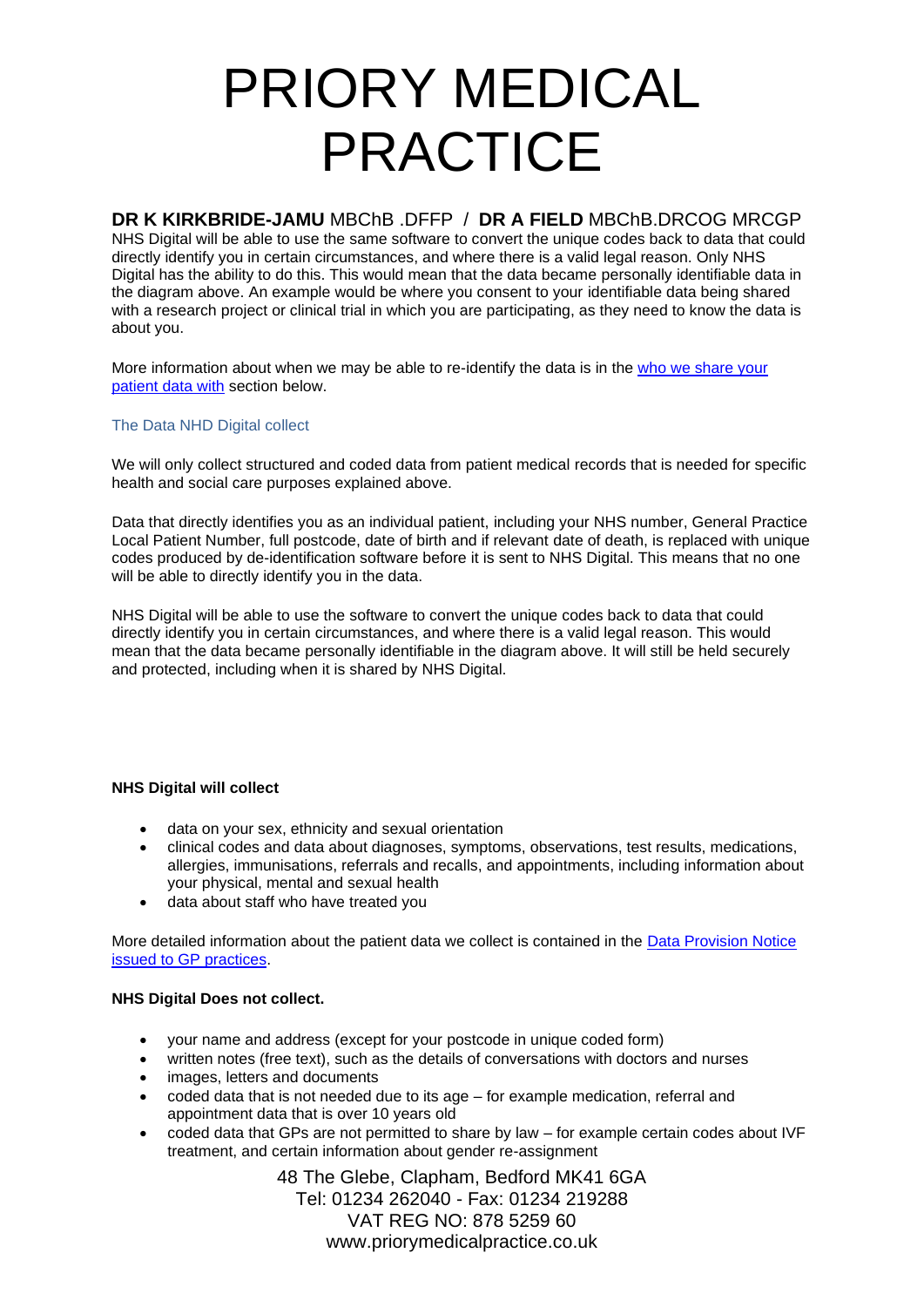## **DR K KIRKBRIDE-JAMU** MBChB .DFFP / **DR A FIELD** MBChB.DRCOG MRCGP

Opting out of NHS Digital collecting your data (Type 1 Opt-out)

If you do not want your identifiable patient data (personally identifiable data in the diagram above) to be shared outside of your GP practice for purposes except for your own care, you can register an optout with your GP practice. This is known as a Type 1 Opt-out.

Type 1 Opt-outs were introduced in 2013 for data sharing from GP practices, but may be discontinued in the future as a new opt-out has since been introduced to cover the broader health and care system, called the National Data Opt-out. If this happens people who have registered a Type 1 Opt-out will be informed. More about National Data Opt-outs is in the section [Who we share patient data with.](https://digital.nhs.uk/data-and-information/data-collections-and-data-sets/data-collections/general-practice-data-for-planning-and-research/transparency-notice#who-we-share-patient-data-with)

NHS Digital will not collect any patient data for patients who have already registered a Type 1 Opt-out in line with current policy. If this changes patients who have registered a Type 1 Opt-out will be informed.

If you do not want your patient data shared with NHS Digital, you can register a Type 1 Opt-out with your GP practice. You can register a Type 1 Opt-out at any time. You can also change your mind at any time and withdraw a Type 1 Opt-out.

Data sharing with NHS Digital will start on 1 September 2021.

If you have already registered a Type 1 Opt-out with your GP practice your data will not be shared with NHS Digital.

If you wish to register a Type 1 Opt-out with your GP practice before data sharing starts with NHS Digital, this should be done by [returning this form](https://nhs-prod.global.ssl.fastly.net/binaries/content/assets/website-assets/data-and-information/data-collections/general-practice-data-for-planning-and-research/type-1-opt-out-form.docx) to your GP practice. If you have previously registered a Type 1 Opt-out and you would like to withdraw this, you can also use the form to do this.

You can send the form by post or email to your GP practice or call 0300 3035678 for a form to be sent out to you.

If you register a Type 1 Opt-out after your patient data has already been shared with NHS Digital, no more of your data will be shared with NHS Digital. NHS Digital will however still hold the patient data which was shared with us before you registered the Type 1 Opt-out.

If you do not want NHS Digital to share your identifiable patient data (personally identifiable data in the diagram above) with anyone else for purposes beyond your own care, then you can also register a [National Data Opt-out.](https://www.nhs.uk/your-nhs-data-matters/) There is more about National Data Opt-outs and when they apply in the [National Data Opt-out section](https://digital.nhs.uk/data-and-information/data-collections-and-data-sets/data-collections/general-practice-data-for-planning-and-research/transparency-notice#national-data-opt-out-opting-out-of-nhs-digital-sharing-your-data-) below.

NHS Digital legal basis for collecting, analysing and sharing patient data.

When we collect, analyse, publish and share patient data, there are strict laws in place that we must follow. Under the UK General Data Protection Regulation (GDPR), this includes explaining to you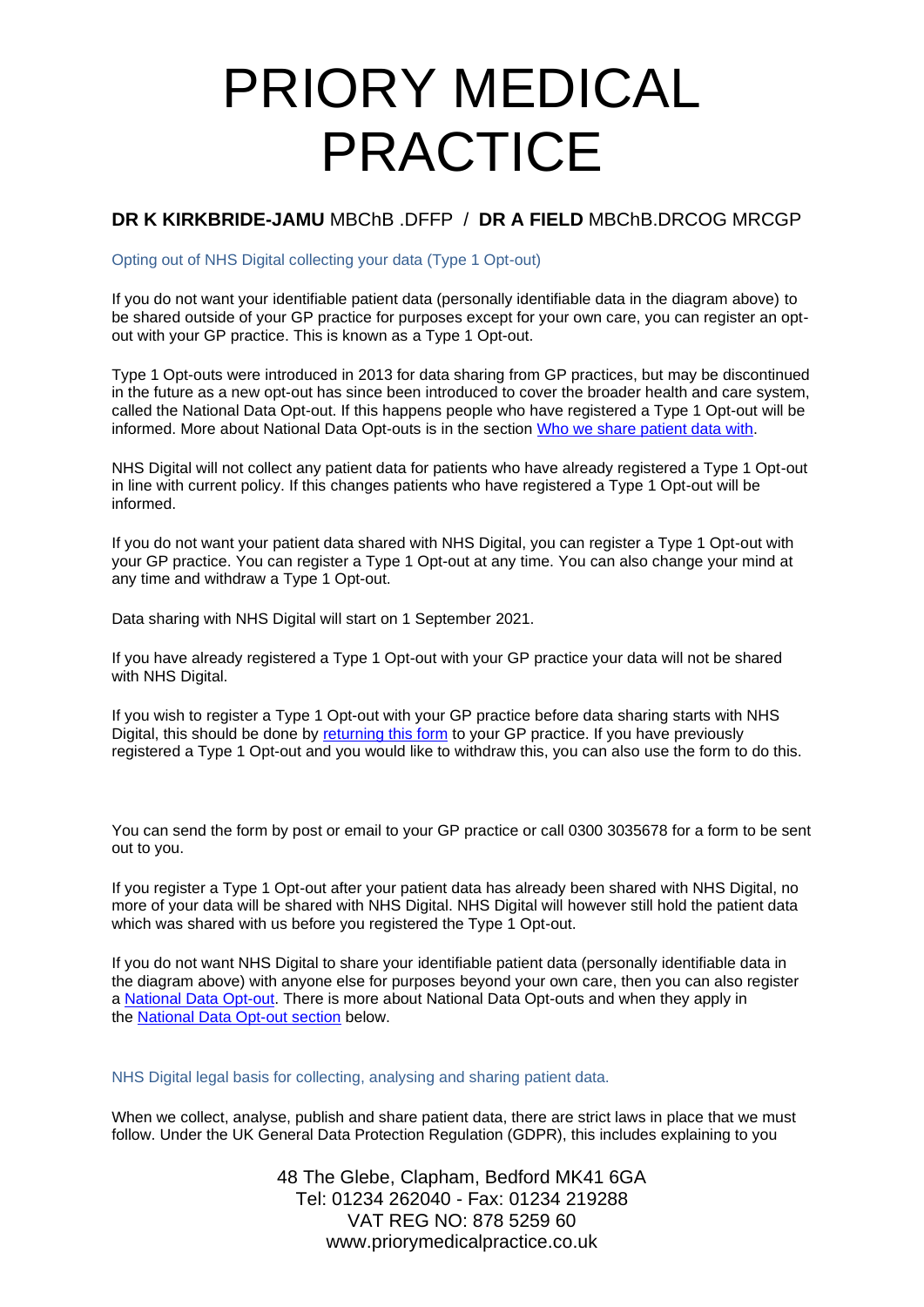**DR K KIRKBRIDE-JAMU** MBChB .DFFP / **DR A FIELD** MBChB.DRCOG MRCGP what legal provisions apply under GDPR that allows us to process patient data. The GDPR protects everyone's data.

NHS Digital has been directed by the Secretary of State for Health and Social Care under the [General](https://digital.nhs.uk/about-nhs-digital/corporate-information-and-documents/directions-and-data-provision-notices/secretary-of-state-directions/general-practice-data-for-planning-and-research-directions-2021)  Practice Data for Planning [and Research Directions 2021](https://digital.nhs.uk/about-nhs-digital/corporate-information-and-documents/directions-and-data-provision-notices/secretary-of-state-directions/general-practice-data-for-planning-and-research-directions-2021) to collect and analyse data from GP practices for health and social care purposes including policy, planning, commissioning, public health and research purposes.

NHS Digital is the controller of the patient data collected and analysed under the GDPR jointly with the Secretary of State for Health and Social Care.

All GP practices in England are legally required to share data with NHS Digital for this purpose under the Health and Social Care Act 2012 (2012 Act). More information about this requirement is contained in the [Data Provision Notice](https://digital.nhs.uk/about-nhs-digital/corporate-information-and-documents/directions-and-data-provision-notices/data-provision-notices-dpns/general-practice-data-for-planning-and-research) issued by NHS Digital to GP practices.

NHS Digital has various powers to publish anonymous statistical data and to share patient data under sections 260 and 261 of the 2012 Act. It also has powers to share data under other Acts, for example the Statistics and Registration Service Act 2007.

Regulation 3 of the Health Service (Control of Patient Information) Regulations 2002 (COPI) also allow confidential patient information to be used and shared appropriately and lawfully in a public health emergency. The Secretary of State has issued legal notices under COPI (COPI Notices) requiring NHS Digital, NHS England and Improvement, arm's-length bodies (such as Public Health England), local authorities, NHS trusts, clinical commissioning groups and GP practices to share confidential patient information to respond to the COVID-19 outbreak. Any information used or shared during the COVID-19 outbreak will be limited to the period of the outbreak unless there is another legal basis to use confidential patient information.

The legal basis under GDPR for General Practice Data for Planning and Research

### How NHS Digital use patient data

NHS Digital will analyse and link the patient data we collect with other patient data we hold to create national data sets and for data quality purposes.

NHS Digital will be able to use the de-identification software to convert the unique codes back to data that could directly identify you in certain circumstances for these purposes, where this is necessary and where there is a valid legal reason. There are strict internal approvals which need to be in place before we can do this and this will be subject to independent scrutiny and oversight by the [Independent Group Advising on the Release of Data \(IGARD\).](https://digital.nhs.uk/about-nhs-digital/corporate-information-and-documents/independent-group-advising-on-the-release-of-data)

These national data sets are analysed and used by NHS Digital to produce national statistics and management information, including public dashboards about health and social care which are published. We never publish any patient data that could identify you. All data we publish is anonymous statistical data.

For more information about data we publish see [Data and Information](https://digital.nhs.uk/data) and [Data Dashboards.](https://digital.nhs.uk/dashboards)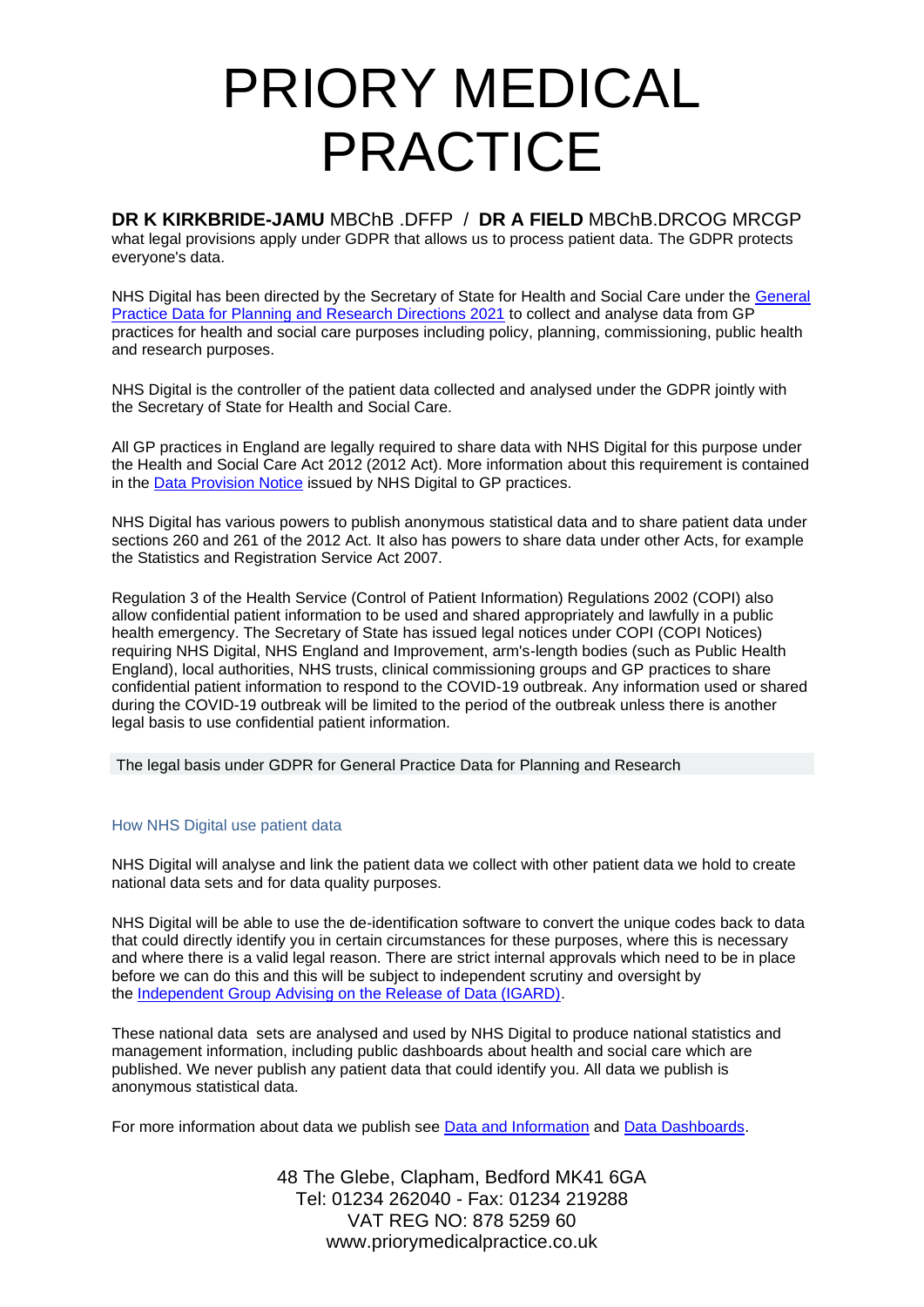**DR K KIRKBRIDE-JAMU** MBChB .DFFP / **DR A FIELD** MBChB.DRCOG MRCGP

We may also carry out analysis on national data sets for data quality purposes and to support the work of others for the purposes set out in [Our purposes for processing patient data](https://digital.nhs.uk/data-and-information/data-collections-and-data-sets/data-collections/general-practice-data-for-planning-and-research/transparency-notice#our-purposes-for-processing-patient-data) section above.

#### Who NHS Digital share patient data with

All data which is shared by NHS Digital is subject to robust rules relating to privacy, security and confidentiality and only the minimum amount of data necessary to achieve the relevant health and social care purpose will be shared.

All requests to access patient data from this collection, other than anonymous aggregate statistical data, will be assessed by NHS Digital's [Data Access Request Service,](https://digital.nhs.uk/services/data-access-request-service-dars) to make sure that organisations have a legal basis to use the data and that it will be used safely, securely and appropriately.

These requests for access to patient data will also be subject to independent scrutiny and oversight by the [Independent Group Advising on the Release of Data \(IGARD\).](https://digital.nhs.uk/about-nhs-digital/corporate-information-and-documents/independent-group-advising-on-the-release-of-data) Organisations approved to use this data will be required to enter into a data sharing agreement with NHS Digital regulating the use of the data.

There are a number of organisations who are likely to need access to different elements of patient data from the General Practice Data for Planning and Research collection. These include but may not be limited to:

- the Department of Health and Social Care and its executive agencies, including Public Health England and other government departments
- NHS England and NHS Improvement
- primary care networks (PCNs), clinical commissioning groups (CCGs) and integrated care organisations (ICOs)
- local authorities
- research organisations, including universities, charities, clinical research organisations that run clinical trials and pharmaceutical companies

If the request is approved, the data will either be made available within a secure data access environment within NHS Digital infrastructure, or where the needs of the recipient cannot be met this way, as a direct dissemination of data. We plan to reduce the amount of data being processed outside central, secure data environments and increase the data we make available to be accessed via our secure data access environment. For more information read about improved data access in [improving](https://digital.nhs.uk/data-and-information/data-insights-and-statistics/improving-our-data-processing-services)  [our data processing services.](https://digital.nhs.uk/data-and-information/data-insights-and-statistics/improving-our-data-processing-services)

Data will always be shared in the uniquely coded form (de-personalised data in the diagram above) unless in the circumstances of any specific request it is necessary for it to be provided in an identifiable form (personally identifiable data in the diagram above). For example, when express patient consent has been given to a researcher to link patient data from the General Practice for Planning and Research collection to data the researcher has already obtained from the patient.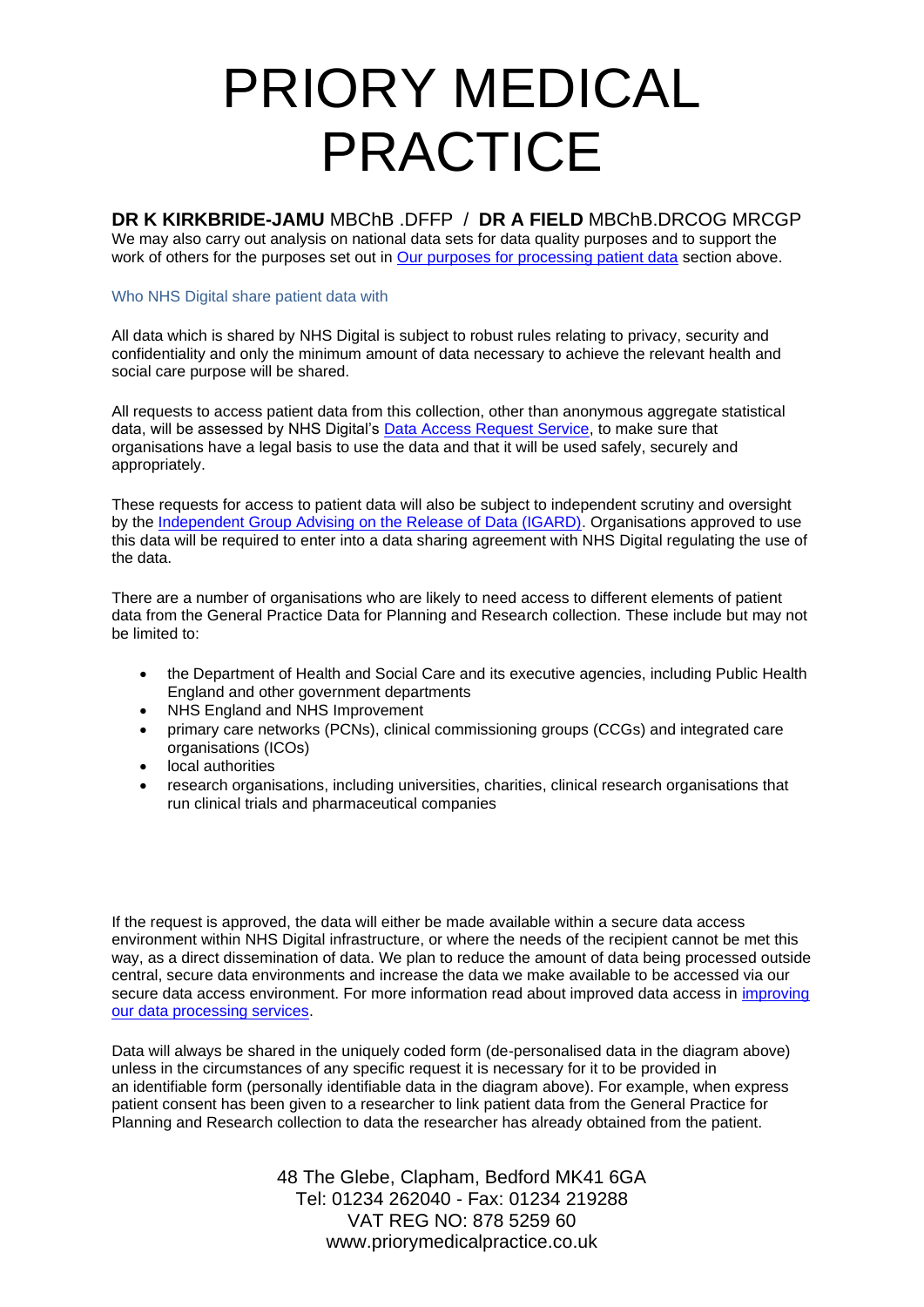## **DR K KIRKBRIDE-JAMU** MBChB .DFFP / **DR A FIELD** MBChB.DRCOG MRCGP

It is therefore possible for NHS Digital to convert the unique codes back to data that could directly identify you in certain circumstances, and where there is a valid legal reason which permits this without breaching the common law duty of confidentiality. This would include:

- where the data was needed by a health professional for your own care and treatment
- where you have expressly consented to this, for example to participate in a clinical trial
- where there is a legal obligation, for example where the COPI Notices apply see Our legal [basis for collecting, analysing and sharing patient data](https://digital.nhs.uk/data-and-information/data-collections-and-data-sets/data-collections/general-practice-data-for-planning-and-research/transparency-notice#our-legal-basis-for-collecting-analysing-and-sharing-patient-data) above for more information on this
- where approval has been provided by the [Health Research Authority](https://www.hra.nhs.uk/) or the Secretary of State with support from the [Confidentiality Advisory Group \(CAG\)](https://www.hra.nhs.uk/about-us/committees-and-services/confidentiality-advisory-group/) under Regulation 5 of the Health Service (Control of Patient Information) Regulations 2002 (COPI) - this is sometimes known as a 'section 251 approval'

This would mean that the data was personally identifiable in the diagram above. Re-identification of the data would only take place following approval of the specific request through the Data Access Request Service, and subject to independent assurance by IGARD and consultation with the Professional Advisory Group, which is made up of representatives from the BMA and the RCGP. If you have registered a National Data Opt-out, this would be applied in accordance with the National Data Opt-out policy before any identifiable patient data (personally identifiable data in the diagram above) about you was shared. More about the National Data Opt-out is in the section below.

Details of who we have shared data with, in what form and for what purposes are published on our [data release register.](https://digital.nhs.uk/services/data-access-request-service-dars/register-of-approved-data-releases)

### Where NHS digital stores patient data

NHS Digital only stores and processes patient data for this data collection within the United Kingdom (UK).

Fully anonymous data (that does not allow you to be directly or indirectly identified), for example statistical data that is published, may be stored and processed outside of the UK. Some of our processors may process patient data outside of the UK. If they do, we will always ensure that the transfer outside of the UK complies with data protection laws.

### **Where do we store your information electronically?**

All the personal data we process is processed by our staff in the UK however for the purposes of IT hosting and maintenance this information may be located on servers within the European Union.

No 3rd parties have access to your personal data unless the law allows them to do so and appropriate safeguards have been put in place such as a Data Processor as above). We have a Data Protection regime in place to oversee the effective and secure processing of your personal and or special category (sensitive, confidential) data.

### **Who are our partner organisations?**

We may also have to share your information, subject to strict agreements on how it will be used, with the following organisations;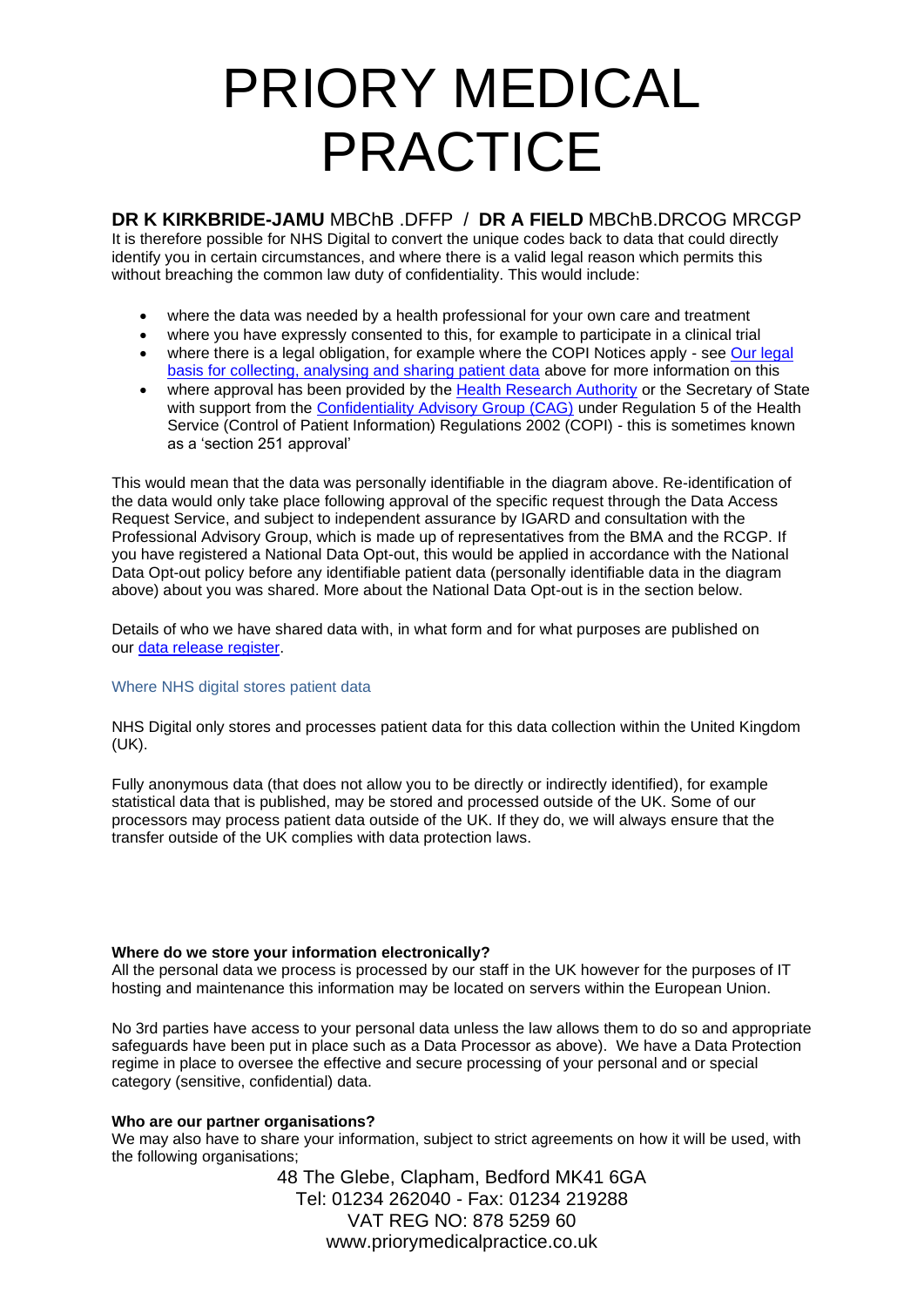## **DR K KIRKBRIDE-JAMU** MBChB .DFFP / **DR A FIELD** MBChB.DRCOG MRCGP

- NHS Trusts / Foundation Trusts
- GP's
- Primary Care Network
- NHS Commissioning Support Units
- Independent Contractors such as dentists, opticians, pharmacists
- Private Sector Providers
- Voluntary Sector Providers
- Ambulance Trusts
- Clinical Commissioning Groups
- Social Care Services
- NHS England (NHSE) and NHS Digital (NHSD)
- Multi Agency Safeguarding Hub (MASH)
- **Local Authorities**
- Education Services
- Fire and Rescue Services
- Police & Judicial Services
- Voluntary Sector Providers
- Private Sector Providers
- Other 'data processors' which you will be informed of

You will be informed who your data will be shared with and in some cases asked for consent for this to happen when this is required.

### **Computer System**

This practice operates a Clinical Computer System on which NHS Staff record information securely. This information can then be shared with other clinicians so that everyone caring for you is fully informed about your medical history, including allergies and medication.

To provide around the clock safe care, unless you have asked us not to, we will make information available to our Partner Organisation (above). Wherever possible, their staff will ask your consent before your information is viewed.

### **Shared Care Records**

To support your care and improve the sharing of relevant information to our partner organisations (as above) when they are involved in looking after you, we will share information to other systems. You can opt out of this sharing of your records with our partners at anytime if this sharing is based on your consent.

We may also use external companies to process personal information, such as for archiving purposes. These companies are bound by contractual agreements to ensure information is kept confidential and secure. All employees and sub-contractors engaged by our practice are asked to sign a confidentiality agreement. If a sub-contractor acts as a data processor for [Priory Medical Practice] an appropriate contract (art 24-28) will be established for the processing of your information.

### **Sharing your information without consent**

We will normally ask you for your consent, but there are times when we may be required by law to share your information without your consent, for example:

- where there is a serious risk of harm or abuse to you or other people;
- Safeguarding matters and investigations
- where a serious crime, such as assault, is being investigated or where it could be prevented;
- notification of new births;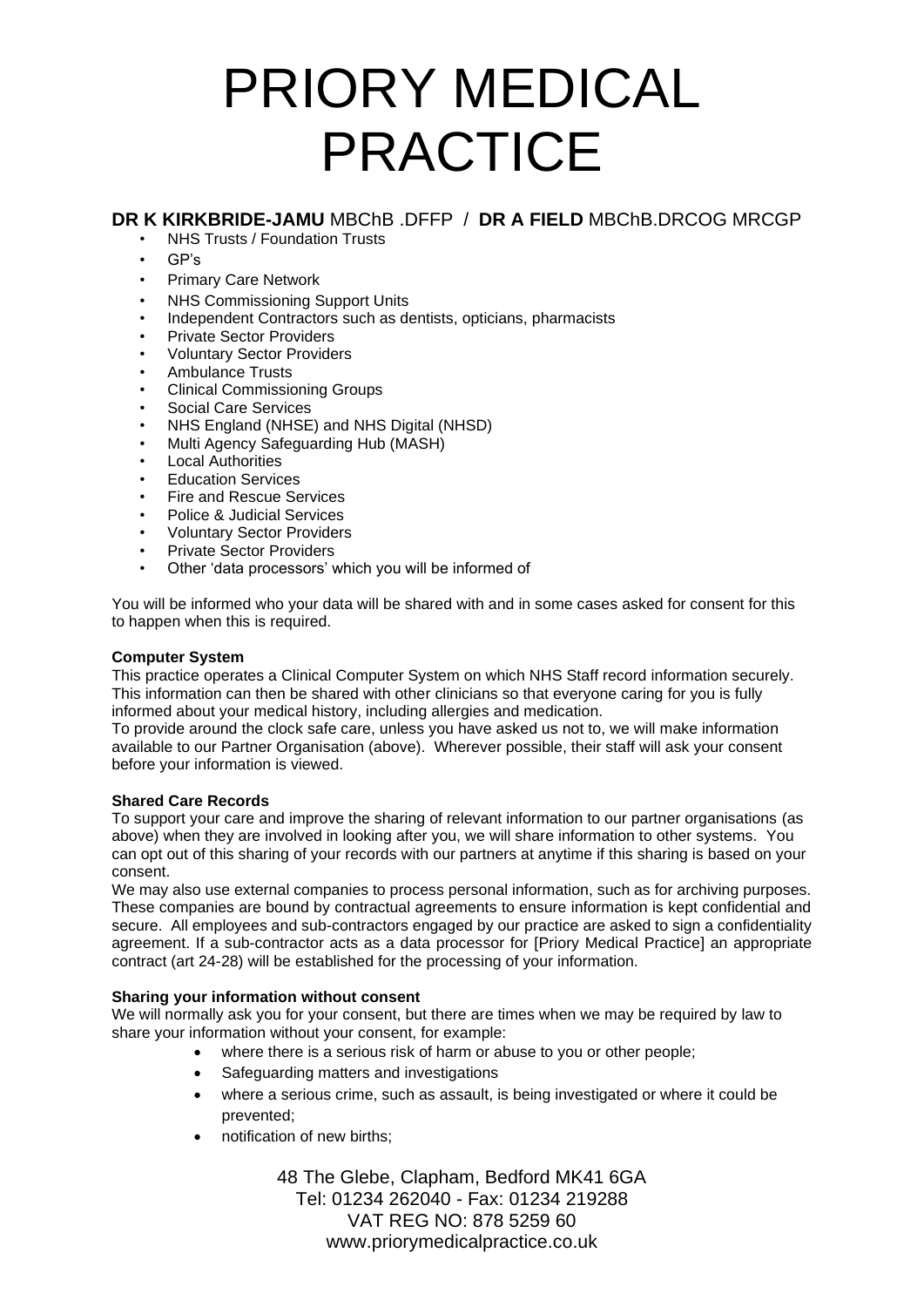## **DR K KIRKBRIDE-JAMU** MBChB .DFFP / **DR A FIELD** MBChB.DRCOG MRCGP

- where we encounter infectious diseases that may endanger the safety of others, such as meningitis or measles (but not HIV/AIDS);
- where a formal court order has been issued:
- where there is a legal requirement, for example if you had committed a Road Traffic Offence.

## **How long will we store your information?**

We are required under UK law to keep your information and data for the full retention periods as specified by the NHS Records management code of practice for health and social care and national archives requirements.

More information on records retention can be found online at

[\(www.digital.nhs.uk/article/1202/Records-Management-Code-of-Practice-for-Health-and-Social-Care-](http://www.digital.nhs.uk/article/1202/Records-Management-Code-of-Practice-for-Health-and-Social-Care-2016)[2016\)](http://www.digital.nhs.uk/article/1202/Records-Management-Code-of-Practice-for-Health-and-Social-Care-2016).

### **How can you access, amend move the personal data that you have given to us?**

Even if we already hold your personal data, you still have various rights in relation to it. To get in touch about these, please contact us. We will seek to deal with your request without undue delay, and in any event in accordance with the requirements of any applicable laws. Please note that we may keep a record of your communications to help us resolve any issues which you raise.

Right to object: If we are using your data and you do not agree, you have the right to object. We will respond to your request within one month (although we may be allowed to extend this period in certain cases). This is NOT an absolute right sometimes we will need to process your data even if you object.

Right to withdraw consent: Where we have obtained your consent to process your personal data for certain activities (for example for a research project, or consent to send you information about us or matters you may be interested in), you may withdraw your consent at any time.

Right to erasure: In certain situations (for example, where we have processed your data unlawfully), you have the right to request us to "erase" your personal data. We will respond to your request within one month (although we may be allowed to extend this period in certain cases) and will only disagree with you if certain limited conditions apply. If we do agree to your request, we will delete your data but will need to keep a note of your name/ other basic details on our register of individuals who would prefer not to be contacted. This enables us to avoid contacting you in the future where your data are collected in unconnected circumstances. If you would prefer us not to do this, you are free to say so. Right of data portability: If you wish, you have the right to transfer your data from us to another data controller. We will help with this with a GP to GP data transfer and transfer of your hard copy notes. **Primary Care Network**

#### The objective of primary care networks (PCNs) is for group practices together to create more collaborative workforces which ease the pressure of GP's, leaving them better able to focus on patient care. The aim is that by July 2019, all areas within England will be covered by a PCN. Primary Care Networks form a key building block of the NHS long-term plan. Bringing general practices together to work at scale has been a policy priority for some years for a range of reasons,

including improving the ability of practices to recruit and retain staff; to manage financial and estates

pressures; to provide a wider range of services to patients and to more easily integrate with the wider health and care system.

48 The Glebe, Clapham, Bedford MK41 6GA Tel: 01234 262040 - Fax: 01234 219288 VAT REG NO: 878 5259 60 All GP practices are expected to come together in geographical networks covering populations of approximately 30–50,000 patients by June 2019 if they are to take advantage of additional funding

www.priorymedicalpractice.co.uk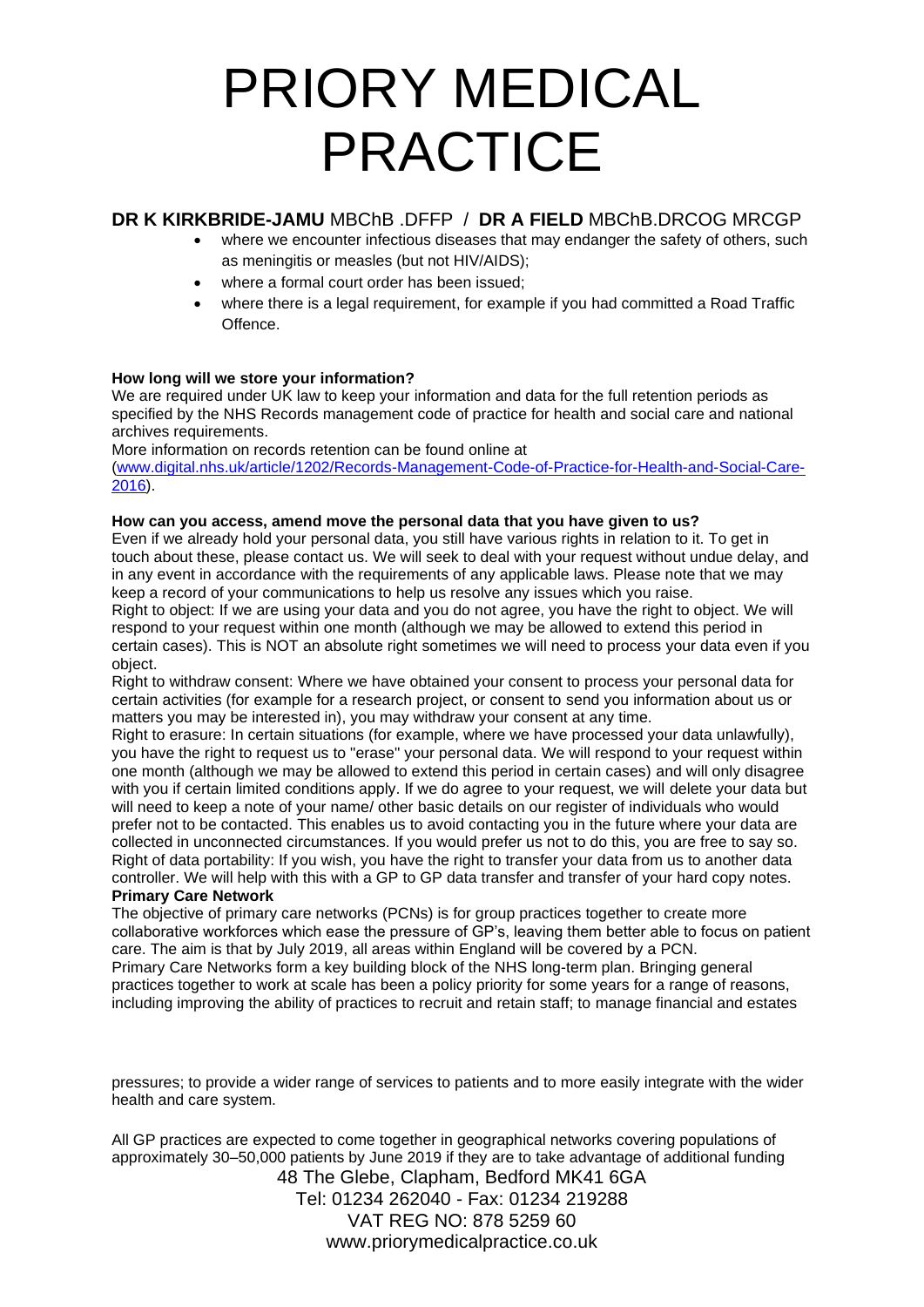# **DR K KIRKBRIDE-JAMU** MBChB .DFFP / **DR A FIELD** MBChB.DRCOG MRCGP

attached to the GP contract. This size is consistent with the size of the primary care homes, which exist in many places in the country, but much smaller than most GP Federations.

This means the practice may share your information with other practices within the PCN to provide you with your care and treatment.

## **Access to your personal information**

Data Subject Access Requests (DSAR): You have a right under the Data Protection legislation to request access to view or to obtain copies of what information the surgery holds about you and to have it amended should it be inaccurate. To request this, you need to do the following:

- Your request should be made to the Practice. (For information from a hospital or other Trust/ NHS organisation you should write direct to them.
- There is no charge to have a copy of the information held about you
- We are required to provide you with information within one month
- You will need to give adequate information (for example full name, address, date of birth, NHS number and details of your request) so that your identity can be verified, and your records located information we hold about you at any time.

## **What should you do if your personal information changes?**

You should tell us so that we can update our records please contact the Practice Manager as soon as any of your details change, this is especially important for changes of address or contact details (such as your mobile phone number), the practice will from time to time ask you to confirm that the information we currently hold is accurate and up-to-date.

### Online Access

You may ask us if you wish to have online access to your medical record. However, there will be certain protocols that we have to follow in order to give you online access, including written consent and production of documents that prove your identity.

Please note that when we give you online access, the responsibility is yours to make sure that you keep your information safe and secure if you do not wish any third party to gain access. Third parties mentioned on your medical record

Sometimes we record information about third parties mentioned by you to us during any consultation, or contained in letters we receive from other organisations. We are under an obligation to make sure we also protect that third party's rights as an individual and to ensure that references to them which may breach their rights to confidentiality, are removed before we send any information to any other party including yourself.

## **Our website**

The only website this Privacy Notice applies to is the Surgery's website. If you use a link to any other website from the Surgery's website then you will need to read their respective Privacy Notice. We take no responsibility (legal or otherwise) for the content of other websites.

The Surgery's website uses cookies. For more information on which cookies we use and how we use them, please see our Cookies Policy.

## **CCTV recording**

CCTV is installed on our practice premises covering both the external area of the building and the internal area excluding consulting rooms. Images are held to improve the personal security of patients

and staff whilst on the premises, and for the prevention and detection of crime. The images are recorded onto an integral hard drive of the equipment and are overwritten on a rolling basis. Viewing of these digital images is password protected and controlled by the Practice Manager.